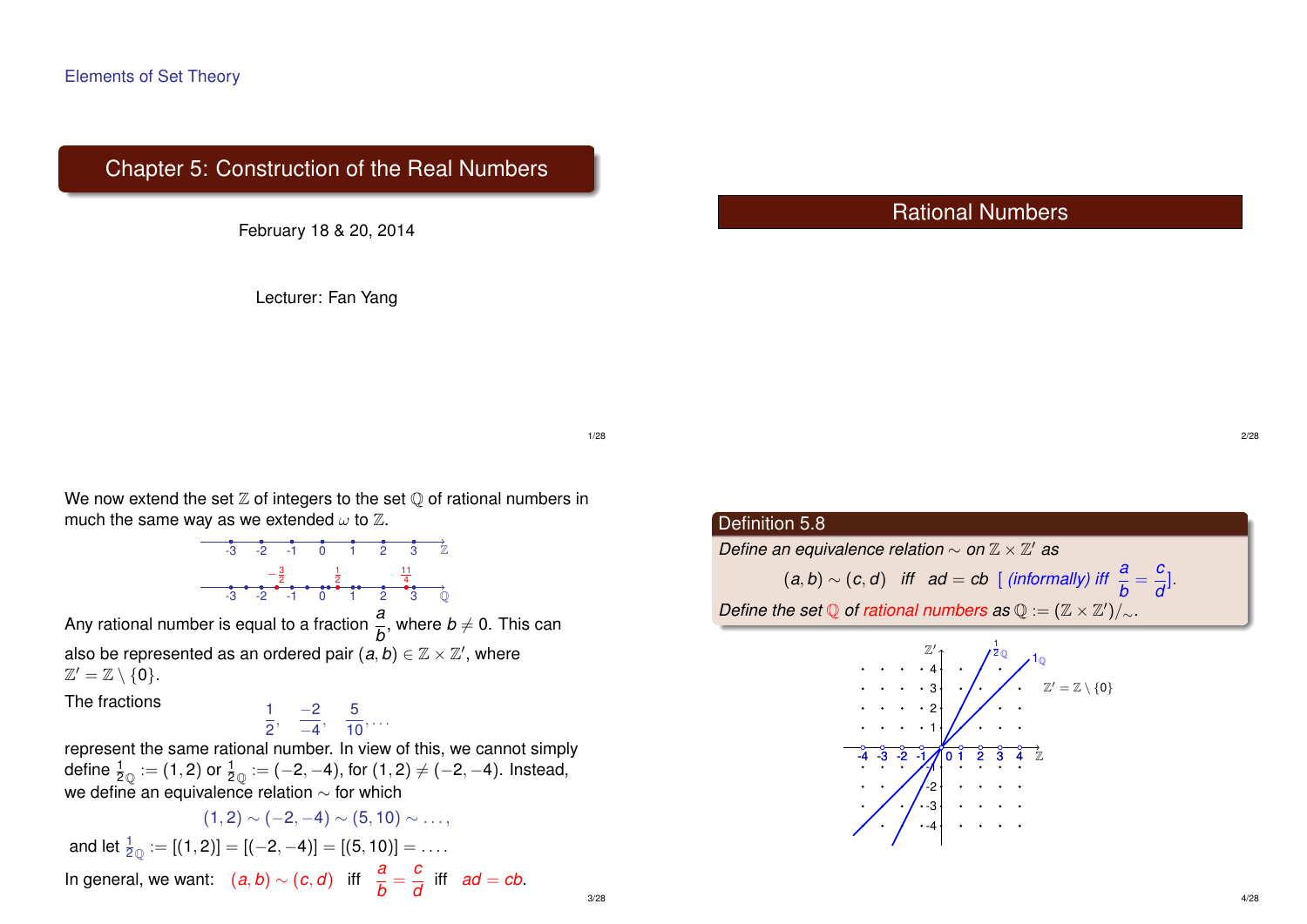#### For example,

- $\frac{1}{2}_\mathbb{Q} = [(1,2)]\!\!=\! [(-2,-4)]\!\!=\{ (1,2), (-2,-4), (5,10), \dots \},$
- For any  $[(a, b)] \in \mathbb{Q} = (\mathbb{Z} \times \mathbb{Z}')/\sim$ , we have  $(c, 0) \notin [(a, b)]$  for any  $c \in \mathbb{Z}$ .
- $\bullet$  1<sub>0</sub> = [(1, 1)] = [(*a*, *a*)] for all nonzero integer *a*.
- $\bullet$   $0_{\mathbb{O}} = [(0, 1)] = [(0, a)]$  for all nonzero integer *a*.
- $\bullet$  0<sub>0</sub>  $\neq$  1<sub>0</sub>, since 0 · 1  $\neq$  1 · 1  $\Longrightarrow$  (0, 1)  $\nsim$  (1, 1).

#### Theorem 5QA

*The relation*  $\sim$  *is an equivalence relation on*  $\mathbb{Z} \times \mathbb{Z}'$ *.* 

Proof. Let  $(a, b), (c, d), (e, f) \in \mathbb{Z} \times \mathbb{Z}'$ .

Reflexivity:  $ab = ab \implies (a, b) \sim (a, b)$ .

Symmetricity:

$$
(a,b)\sim (c,d)\Longrightarrow ad=cb\Longrightarrow cb=ad\Longrightarrow (c,d)\sim (a,b).
$$

Transitivity:  
\n
$$
(a, b) \sim (c, d) \text{ and } (c, d) \sim (e, f)
$$
\n
$$
\implies ad = cb \text{ and } cf = ed
$$
\n
$$
\implies tad = to \text{ and } cb = edb
$$
\n
$$
(\because d \neq 0) \implies af = eb \implies (a, b) \sim (e, f).
$$

5/28

Informally, addition on Q acts as *a*  $\frac{a}{b} + \frac{c}{d}$  $\frac{c}{d} = \frac{ad + cb}{bd}.$ Note: Since *b*,  $d \neq 0$ , the denominator  $bd \neq 0$ .

#### Definition 5.9 (Addition)

*Define the addition operation* + :  $\mathbb{Q} \times \mathbb{Q} \rightarrow \mathbb{Q}$  *on*  $\mathbb{Q}$  *as* 

 $[(a, b)] + [(c, d)] = [(ad + cb, bd)].$ 

Example 5.6: Prove 
$$
\frac{3}{4\mathbb{Q}} + \left(-\frac{1}{4\mathbb{Q}}\right) = \frac{1}{2\mathbb{Q}}
$$
 in  $\mathbb{Q}$ .  
\nProof.  $\frac{3}{4\mathbb{Q}} + \left(-\frac{1}{4\mathbb{Q}}\right) = [(3, 4)] + [(-1, 4)]$   
\n $= [(3 \cdot 4 + (-1) \cdot 4, 4 \cdot 4)]$   
\n $= [(8, 16)]$   
\n $= \frac{1}{2\mathbb{Q}}$ .

We check that  $+$  is well-defined.

| Lemma 5QB                                               |
|---------------------------------------------------------|
| If $(a,b) \sim (a',b')$ and $(c,d) \sim (c',d')$ , then |
| $(ad + cb, bd) \sim (a'd' + c'b', b'd').$               |

Proof. Since  $(a, b) \sim (a', b')$  and  $(c, d) \sim (c', d')$ , we have that

$$
ab' = a'b \quad \text{and} \quad cd' = c'd.
$$

It follows that

$$
ab'dd' = a' bdd' \text{ and } cd'bb' = c'dbb'
$$
  
\n
$$
\implies ab'dd' + cd'bb' = a' bdd' + c'dbb'
$$
  
\n
$$
\implies (ad + cb)b'd' = (a'd' + c'b')bd
$$
  
\n
$$
\implies (ad + cb, bd) \sim (a'd' + c'b', b'd').
$$

 $\Box$ 

8/28

6/28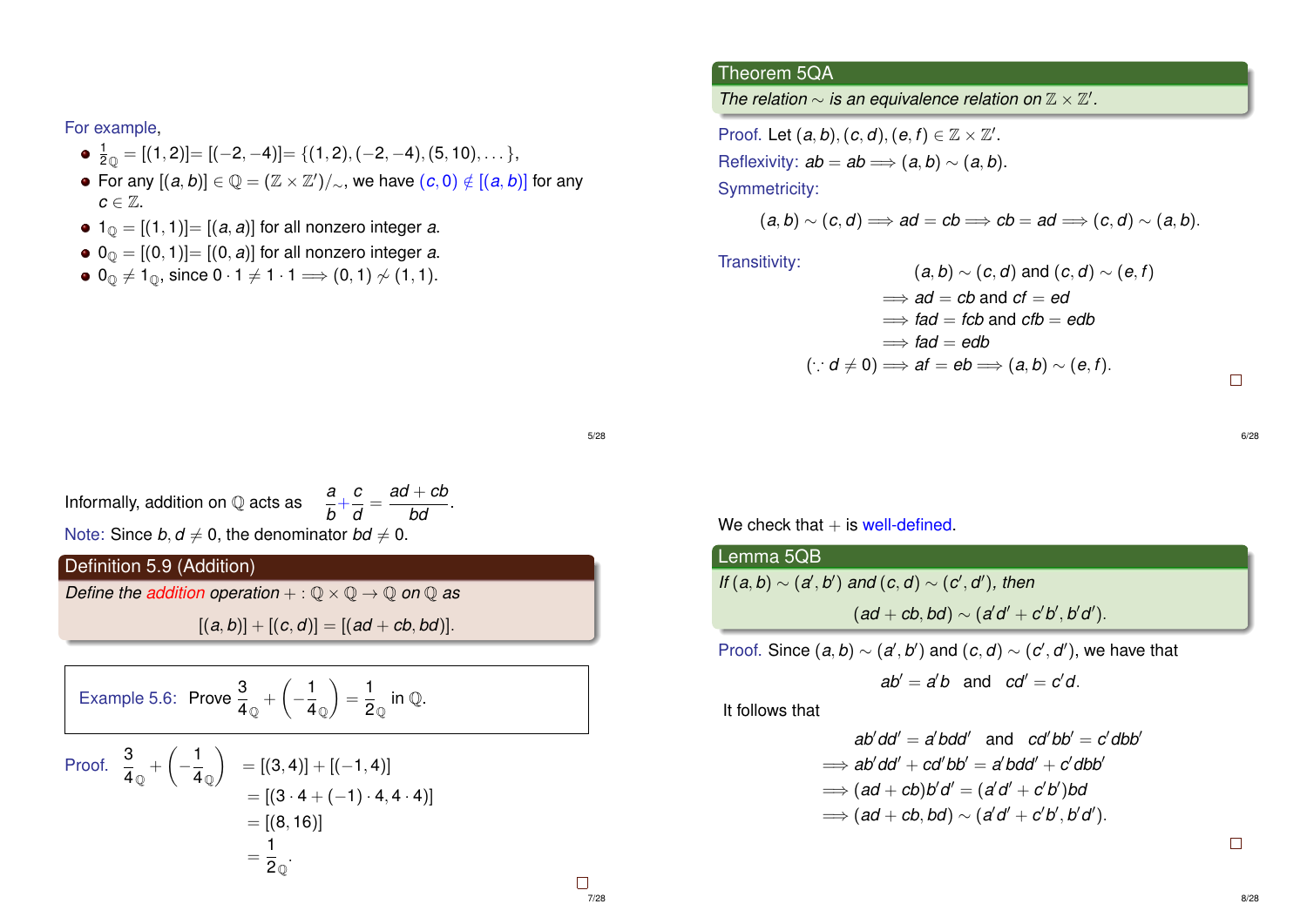#### Theorem 5QC

*(a)* Let  $a, r, s \in \mathbb{O}$ . *(associative law)*  $(q + r) + s = q + (r + s)$ , *(commutative law)*  $r + s = s + r$ . *(b)*  $0_{\mathbb{O}} = [(0, 1)]$  *is the additive identity:*  $r + 0_{\mathbb{O}} = r$  *for all*  $r \in \mathbb{O}$ *. (c)* For any  $r \in \mathbb{Q}$ , there exists a unique  $s \in \mathbb{Q}$  such that  $r + s = 0$ <sub> $\Omega$ </sub>. *The unique s is called the additive inverse of r, denoted by* −*r.*

Proof. We only prove (c). Let  $r = [(a, b)]$ . Take  $s = [(-a, b)]$ . Then  $r + s = [(a, b)] + [(-a, b)] = [(ab + (-a)b, bb)] = [(0, bb)] = 0_0.$ For uniqueness, assume  $s' \in \mathbb{Q}$  is also an additive inverse of  $r$ . Then  $s' = s' + 0_{\mathbb{Q}} = s' + (r + s) = (s' + r) + s = 0_{\mathbb{Q}} + s = s.$  $\Box$ 

From the above proof, we see the following:

- $\bullet$   $-[ (a, b) ] = [ (-a, b) ].$
- $\bullet$  Subtraction operation  $-$ :  $\mathbb{O} \times \mathbb{O} \rightarrow \mathbb{O}$  can be defined as  $r - s := r + (-s)$ .

9/28

We check that  $\cdot$  is well-defined.

Lemma 5QD  $f(f(a, b) \sim (a', b')$  and  $(c, d) \sim (c', d')$ , then  $(ac, bd) \sim (a'c', b'd').$ 

Proof. Since  $(a, b) \sim (a', b')$  and  $(c, d) \sim (c', d')$ , we have that

$$
ab' = a'b \quad \text{and} \quad cd' = c'd.
$$

Multiplying both sides of the above two equalities yields

$$
ab'cd'=a'bc'd,
$$

i.e., 
$$
acb'd' = a'c'bd
$$
, which means  $(ac, bd) \sim (a'c', b'd')$ .

Informally, multiplication on  $\mathbb O$  acts as

*a c*  $\frac{a}{b} \cdot \frac{c}{d} = \frac{ac}{bd}$ .

#### Definition 5.10 (Multiplication)

*Define Multiplication operation* · *on* Q *as*

 $[(a, b)] \cdot [(c, d)] = [(ac, bd)].$ 

Example 5.7:  $\mathbf{1}_{\mathbb{Q}} = [(1, 1)]$  is the multiplicative identity, that is,  $r \cdot 1_0 = r$  for all  $r \in \mathbb{Q}$ .

Proof. Let  $r = [(a, b)]$ . Then

$$
r \cdot 1_{\mathbb{Q}} = [(a, b)] \cdot [(1, 1)] = [(a \cdot 1, b \cdot 1)] = [(a, b)] = r.
$$

 $\Box$ 

It is also easy to check that  $r \cdot 0_{\mathbb{Q}} = 0_{\mathbb{Q}}$  (exercise).

10/28

# Theorem 5QE

*Let*  $a, r, s \in \mathbb{O}$ *. (associative law)*  $(q \cdot r) \cdot s = q \cdot (r \cdot s)$ , *(commutative law)*  $r \cdot s = s \cdot r$ . *(distributive law)*  $q \cdot (r + s) = q \cdot r + q \cdot s$ .

Proof. We only prove distributive law. Let

$$
q = [(a, b)],
$$
  $r = [(c, d)],$   $s = [(e, f)].$ 

where  $b \neq 0$ ,  $d \neq 0$  and  $f \neq 0$ . Then

$$
q \cdot (r + s) = [(a, b)] \cdot ([(c, d)] + [(e, f)]
$$
  
= [(a, b)] \cdot [(cf + ed, df)] = [(acf + aed, bdf)]

and

$$
q \cdot r + q \cdot s = [(a, b)] \cdot [(c, d)] + [(a, b)] \cdot [(e, f)]
$$
  
= [(ac, bd)] + [(ae, bf)] = [(acbf + aebd, bdbf)].

Hence  $q \cdot (r + s) = q \cdot r + q \cdot s$ .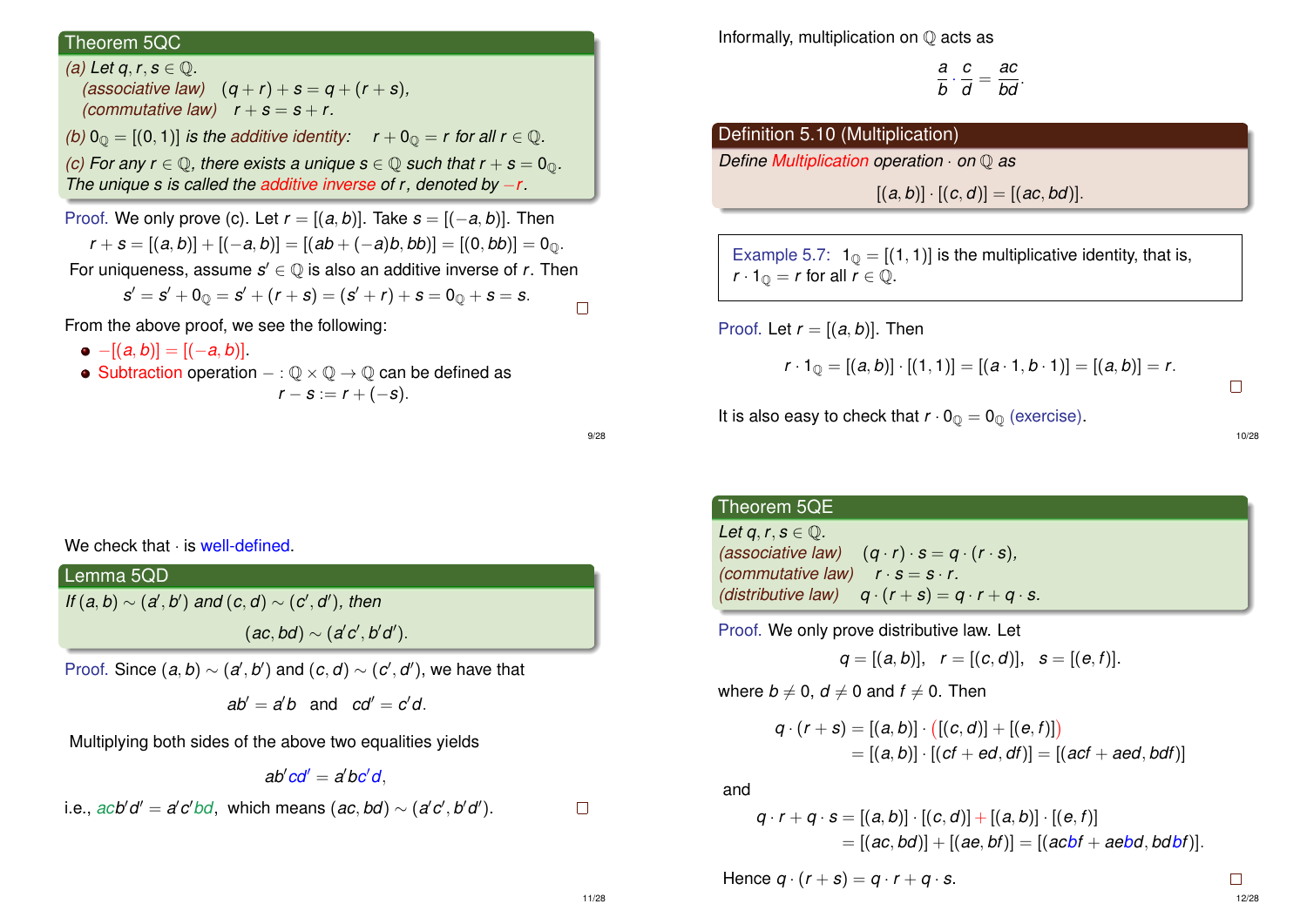#### Theorem 5QF

*For every nonzero r*  $\in \mathbb{O}$ , there is a unique nonzero  $q \in \mathbb{O}$  such that  $r \cdot q = 1_{\mathbb{O}}.$ 

*The unique q is called the multiplicative inverse of r, denoted by r* −1 *.*

Proof. Let  $r = [(a, b)]$ . Take  $q = [(b, a)]$ . Since  $a, b \neq 0$ ,  $q$  is a nonzero rational number. We have that

 $r \cdot q = [(a, b)] \cdot [(b, a)] = [(ab, ba)] = 1_0.$ For uniqueness, if *s* is another multiplicative inverse of *r*, then

$$
s=s\cdot 1_{\mathbb{Q}}=s\cdot (r\cdot q)=(s\cdot r)\cdot q=1_{\mathbb{Q}}\cdot q=q.
$$

From the above proof it follows that if  $a, b \neq 0$ , then  $[(a, b)]^{-1} = [(b, a)]$ .

#### Definition 5.11 (Division)

*For any s, r* ∈  $\mathbb{Q}$ *, if r*  $\neq$  0<sub> $\mathbb{Q}$ *, then define s*  $\div$  *r* := *s* · *r*<sup>-1</sup>*.*</sub>

That is, if  $c \neq 0$  and  $d \neq 0$ , then

$$
[(a,b)] \div [(c,d)] = [(a,b)] \cdot [(d,c)] = [(ad,bc)].
$$

13/28

 $\Box$ 

Informally, the ordering  $<$  on  $\mathbb Q$  satisfies

$$
\frac{a}{b} < \frac{c}{d} \quad \text{iff} \quad ad < cb
$$

as long as  $b, d > 0$ . Because  $\frac{a}{b} = \frac{-a}{-b}$  $-\frac{2}{b}$ , every rational number can be represented by some fraction with a positive denominator.

#### Definition 5.12 (Ordering)

*Define an ordering*  $<$  *on*  $\mathbb{O}$  *as: for any two rationals*  $[(a, b)]$ ,  $[(c, d)]$ *with b,*  $d > 0$ *,*  $[(a, b)] < [(c, d)]$  *iff* ad < cb.

Example 5.8: Prove:  $-\frac{1}{3}\mathbb{Q} < 0\mathbb{Q}$ .

Proof. Note that  $0_{\mathbb{Q}}=[(0,1)]$  and  $-\frac{1}{3_{\mathbb{Q}}}=[(-1,3)]$ . Since  $(-1) \cdot 1 = -1 < 0 = 0 \cdot 3$ . we conclude that  $-\frac{1}{3}_\mathbb{Q} <$  0 $_\mathbb{Q}.$ 

Corollary 5QG

*If r and s are nonzero rational numbers, then r* · *s is also nonzero.*

Proof. Since *r* and *s* are nonzero, by Theorem 5QF, their multiplicative inverses exist. If  $r \cdot s = 0$ <sub>0</sub>, then

$$
(r \cdot s) \cdot (s^{-1} \cdot r^{-1}) = 0_{\mathbb{Q}} \cdot (s^{-1} \cdot r^{-1}),
$$

which gives  $1_{\mathbb{O}} = 0_{\mathbb{O}}$ . A contradiction.

 $\Box$ 

14/28

We need to check that  $<$  is well-defined.

Lemma 5QH  $\mathcal{L}$ et  $b, b', d, d' > 0$ . If  $(a, b) \sim (a', b')$  and  $(c, d) \sim (c', d')$ , then  $ad < cb$  iff  $a'd' < c'd'$ .

Proof. Since  $(a, b) \sim (a', b')$  and  $(c, d) \sim (c', d')$ , we have that

 $ab' = a'b$  and  $cd' = c'd$ ,

which implies that

$$
ad < cb \iff adb'd' < cbb'b'd'
$$
 (since  $b'd' > 0$ )  

$$
\iff d' b d d' < c' db b'
$$
 (by assumption)  

$$
\iff d' d' < c' b'
$$
 (since  $bd > 0$ ).

 $\Box$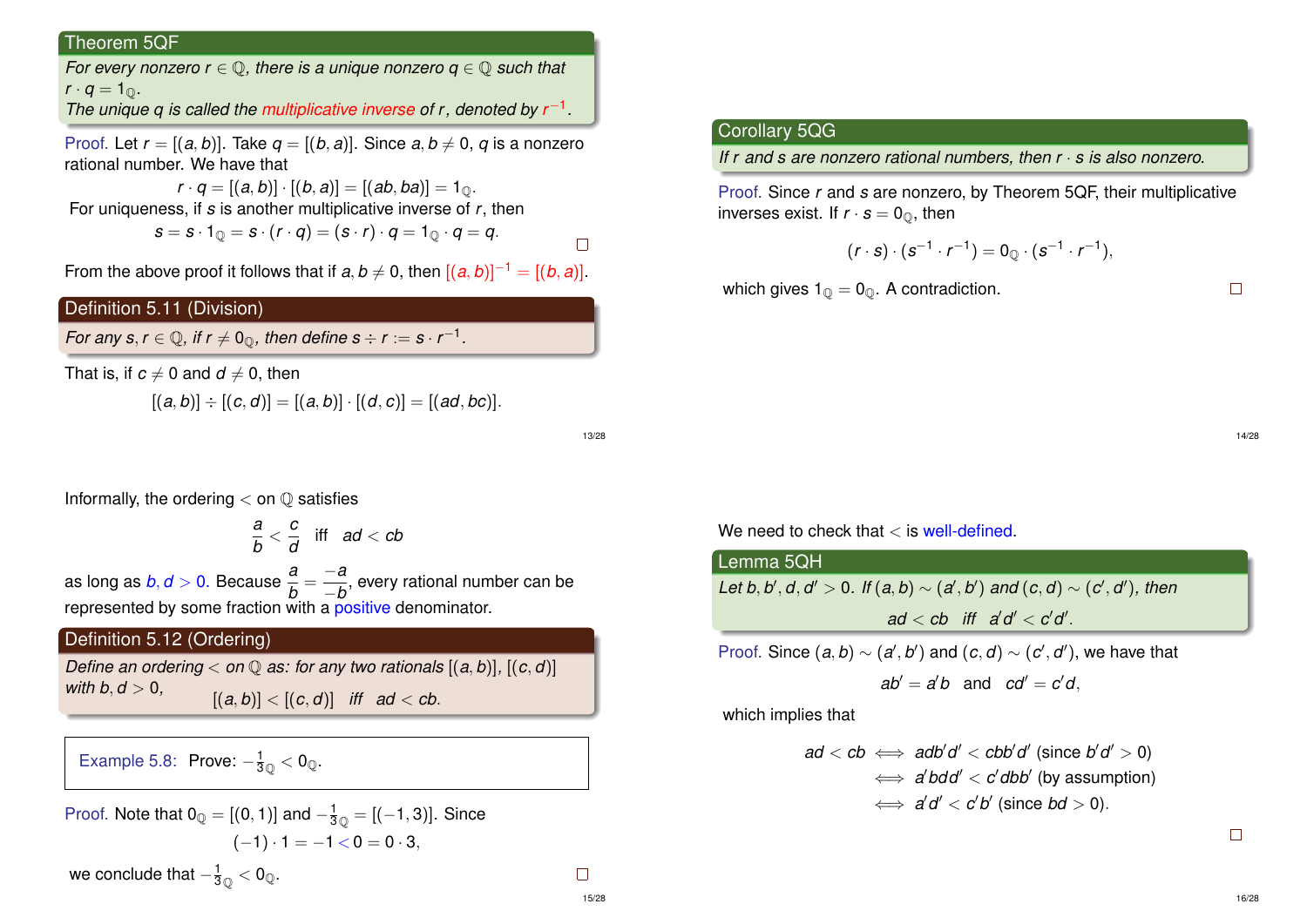#### Lemma 5QI

*The relation* < *is a linear ordering on* Q*.*

Proof. It suffices to check that  $<$  is a transitive relation that satisfies trichotomy on Q. We show the transitivity on blackboard. It remains to show trichotomy, which means that for any two rationals  $r = [(a, b)]$ and  $s = [(c, d)]$  with  $b, d > 0$ , exactly one of the following three alternatives holds:

 $r < s$ ,  $r = s$ ,  $s < r$ .

That is, exactly one of the following holds:

$$
ad < cb, \quad ad = cb, \quad cb < ad.
$$

But this follows from the trichotomy of  $\lt$  in  $\mathbb Z$ .

$$
\qquad \qquad \Box
$$

$$
-3_0 -2_0 -1_0 0_0 r_10 0
$$

Fact: The ordering  $<$  on  $\mathbb Q$  is dense, i.e., for any  $p, s \in \mathbb Q$ ,  $p < s \Longrightarrow \exists r \in \mathbb{O}(p < r < s).$ 

The proof of this fact is left as an exercise.

17/28

Theorem 5QJ *Let*  $r, s, t \in \mathbb{Q}$ . (i)  $r < s \iff r + t < s + t$ . (ii) *If*  $0_0 < t$ , then  $r < s \iff r \cdot t < s \cdot t$ . Proof. We only prove (i). Let  $r = [(a, b)], s = [(c, d)]$  and  $t = [(e, f)],$ 

where  $a, b, c, d, e, f \in \mathbb{Z}$  with  $0 < b, d, f$ . Then

$$
r + t < s + t \iff [(a, b)] + [(e, f)] < [(c, d)] + [(e, f)]
$$
\n
$$
\iff [(af + eb, bf)] < [(cf + ed, df)]
$$
\n
$$
\iff (af + eb)df < (cf + ed)bf \quad \text{(since } 0 < df, bf)
$$
\n
$$
\iff \text{aff} + \text{ebdf} < \text{cfbf} + \text{edbf}
$$
\n
$$
\iff \text{aff} < \text{cfbf}
$$
\n
$$
\iff \text{ad} < cb \quad \text{(since } 0 < ff)
$$
\n
$$
\iff r < s.
$$

$$
\bullet \qquad \bullet \qquad \bullet \qquad \bullet \qquad \bullet \qquad \bullet \qquad \bullet
$$

#### Definition 5.13

*A rational r is called positive iff*  $0<sub>Q</sub> < r$ ; *negative iff*  $r < 0<sub>Q</sub>$ .

The trichotomy of  $\lt$  implies that exactly one of the following holds: *r* is positive,  $r = 0_0$ , *r* is negative.

#### Definition 5.14 (absolute value)

*Define the absolute value* |*r*| *of a rational r by*

$$
|r| = \begin{cases} r, & \text{if } 0_{\mathbb{Q}} \leq r; \\ -r, & \text{if } r < 0_{\mathbb{Q}}. \end{cases}
$$

#### For example:

\n- \n
$$
|- \frac{1}{3}\mathbb{Q} | = |[(-1,3)]| = -[(-1,3)] = [(-(-1),3)] = [(1,3)] = \frac{1}{3}\mathbb{Q}
$$
\n
\n- \n $0\mathbb{Q} \leq |r|$  for every  $r \in \mathbb{Q}$ .\n
\n

Theorem 5QK *Let*  $r, s, t \in \mathbb{Q}$ . (i)  $r + t = s + t \implies r = s$ (ii)  $r \cdot t = s \cdot t$  and  $t \neq 0 \Longrightarrow r = s$ .

Proof. For (i), we have that

$$
r+t = s+t \Longrightarrow (r+t)+(-t) = (s+t)+(-t) \Longrightarrow r+0_{\mathbb{Q}} = s+0_{\mathbb{Q}} \Longrightarrow r = s.
$$

For (ii), since  $t \neq 0$ , the multiplicative inverse  $t^{-1}$  exists, thus

$$
r \cdot t = s \cdot t \Longrightarrow (r \cdot t) \cdot (t^{-1}) = (s \cdot t) \cdot (t^{-1}) \Longrightarrow r \cdot 1_{\mathbb{Q}} = s \cdot 1_{\mathbb{Q}} \Longrightarrow r = s.
$$

 $\Box$ -<br>19/28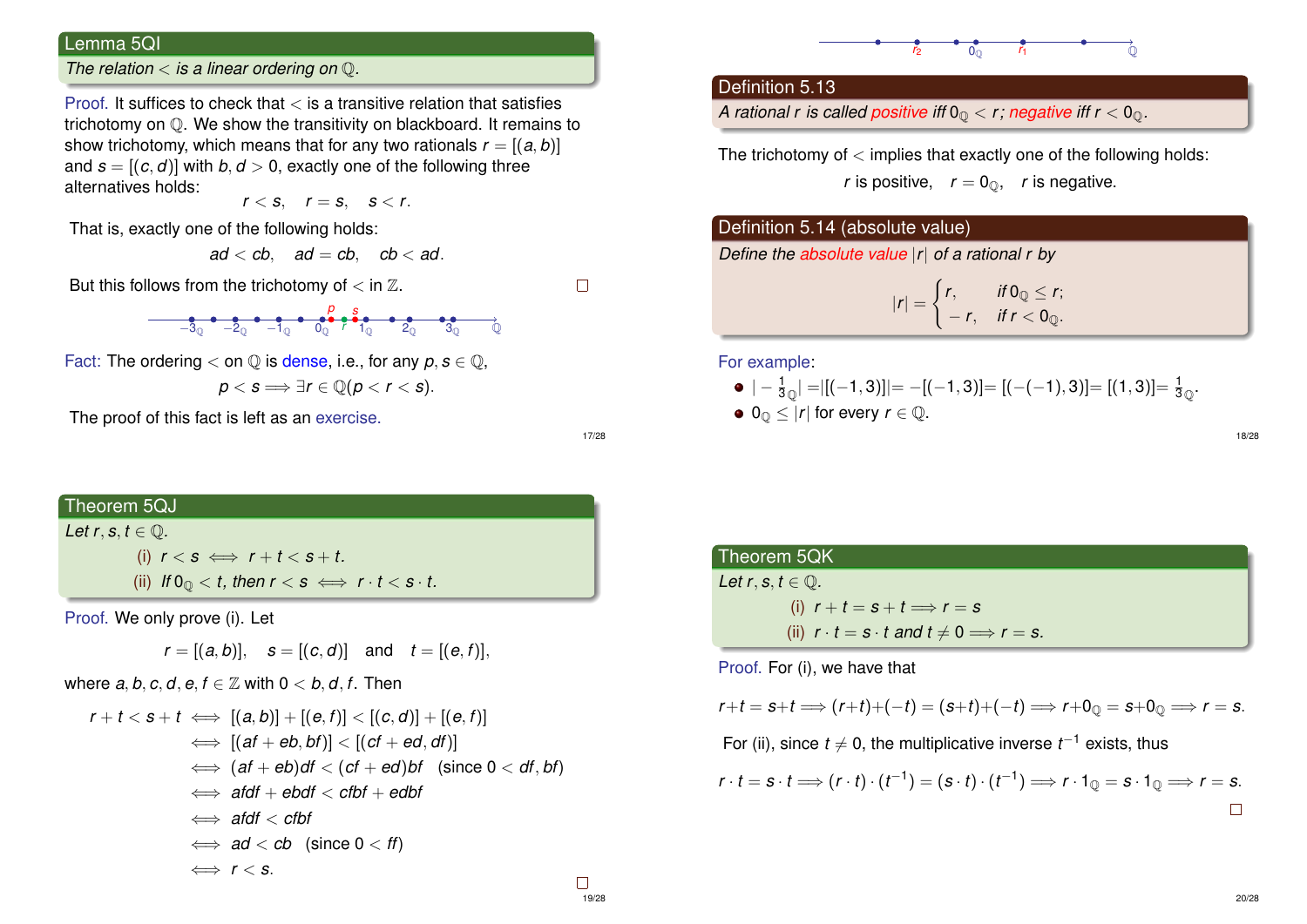By our construction, the set  $\mathbb Z$  is not actually a subset of the set  $\mathbb Q$ . However,  $\mathbb Q$  has a subset that is "just like"  $\mathbb Z$ .



The function *f* defined as follows is an "isomorphic embedding" of the structure  $\langle \mathbb{Z}, +, \cdot, < \rangle$  into the structure  $\langle \mathbb{Q}, +, \cdot, < \rangle$ .

#### Theorem 5ZL

*Define a function f* : ℤ → ℚ *by taking* 

$$
f(a)=[(a,1)].
$$

*The function f is one-to-one and preserves operations and order: for any*  $a, b \in \mathbb{Z}$ ,

> (a)  $f(a + b) = f(a) + f(b)$ ; (b)  $f(a \cdot b) = f(a) \cdot f(b)$ ; (c)  $a < b$  iff  $f(a) < f(b)$ .

Proof. We first show that *f* is one-to-one. We have that

$$
f(a) = f(b) \Longrightarrow [(a, 1)] = [(b, 1)] \Longrightarrow (a, 1) \sim (b, 1)
$$
  

$$
\Longrightarrow a \cdot 1 = b \cdot 1 \Longrightarrow a = b.
$$

For (a),  $f(a + b) = [(a + b, 1)] = [(a, 1)] + [(b, 1)] = f(a) + f(b).$ For (b),  $f(a \cdot b) = [(a \cdot b, 1)] = [(a, 1)] \cdot [(b, 1)] = f(a) \cdot f(b).$ For (c),  $a < b$  iff  $a \cdot 1 < b \cdot 1$  iff  $[(a, 1)] < [(b, 1)]$  iff  $f(a) < f(b)$ .

21/28

Intuitively, we let  $\frac{1}{2}_{\mathbb{Q}} = [(2, 4)] = [(3, 6)] = \dots$  because  $\frac{1}{2} = \frac{2}{4}$  $\frac{2}{4} = \frac{3}{6}$  $\frac{8}{6}$  = .... Example 5.9: For any  $a, b \in \mathbb{Z}$ , if  $b \neq 0$ , then

$$
f(a) \div f(b) = [(a, b)].
$$

Proof. 
$$
f(a) \div f(b) = [(a, 1)] \div [(b, 1)]
$$
  
=  $[(a, 1)] \cdot [(b, 1)]^{-1}$   
=  $[(a, 1)] \cdot [(1, b)]$   
=  $[(a, b)].$ 

Real Numbers

 $\Box$ 

22/28